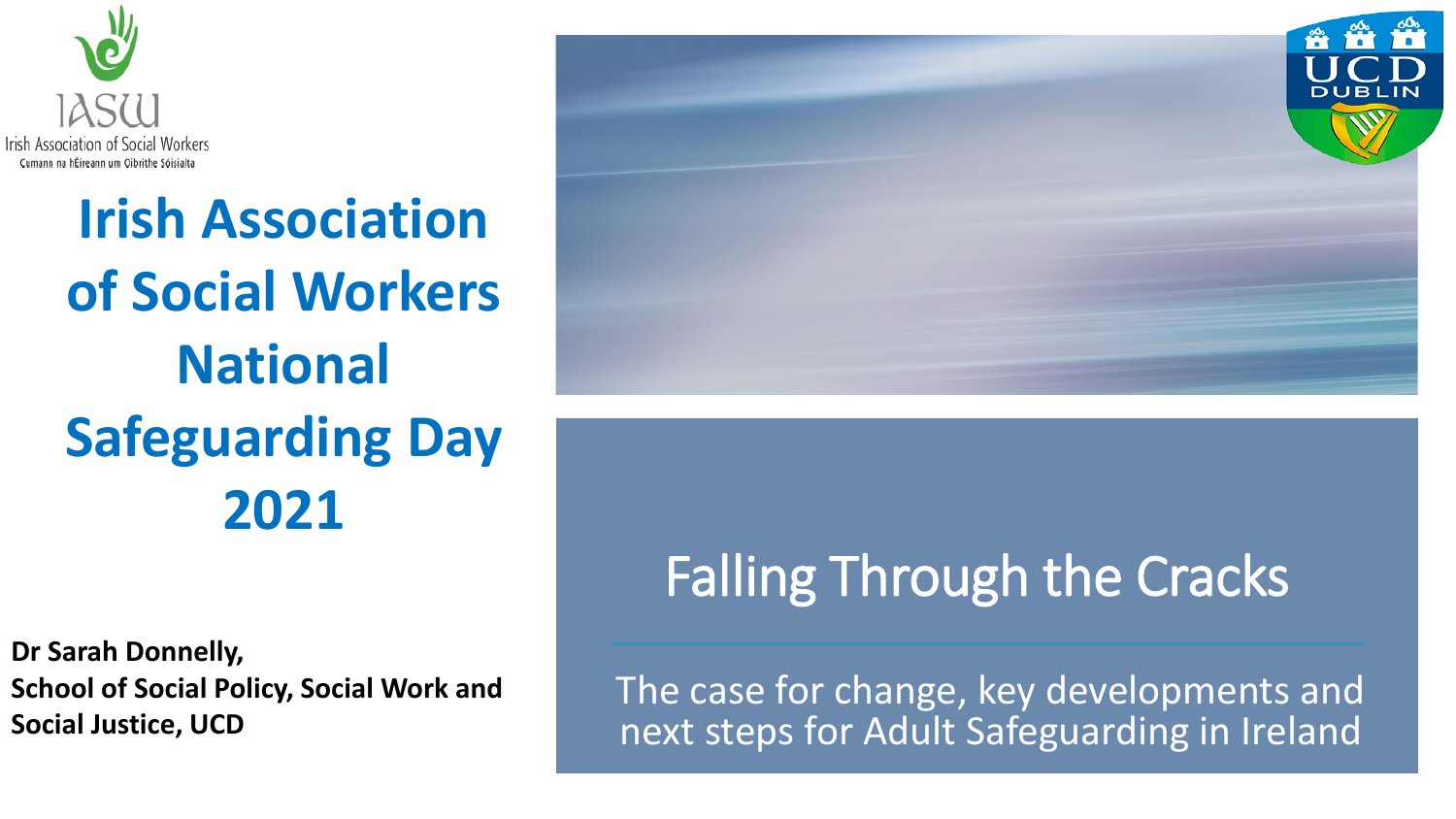







• The *Adult Safeguarding Bill 2017* was introduced by Senator Colette Kelleher in the Seanad in April 2017.

• This study set out to explore how the absence of Adult Safeguarding Legislation in the Irish context may be impacting on safeguarding processes.

# Background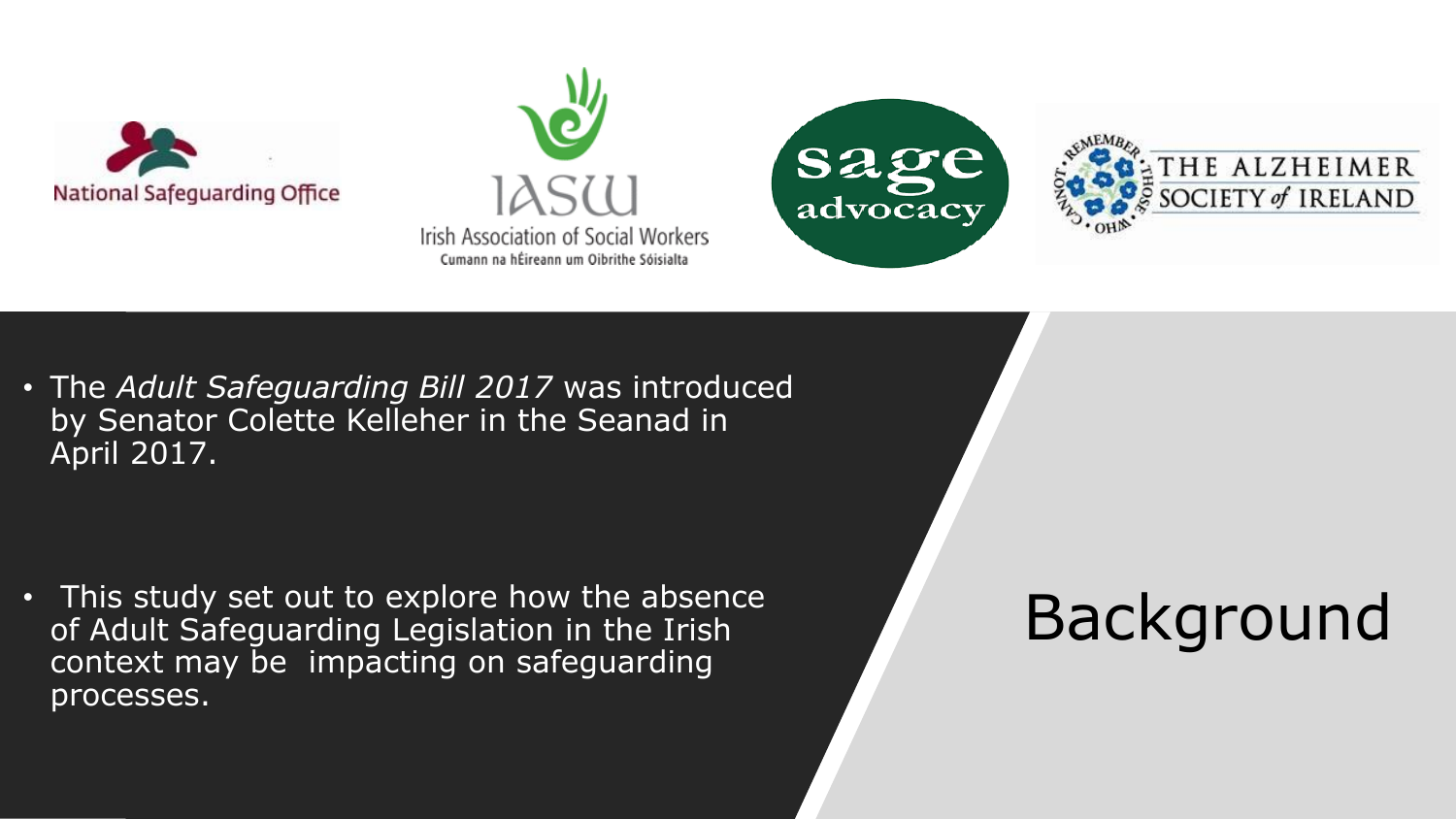| <b>Focus Groups</b>         | Dublin Focus Group $(n=5)$                               | Galway Focus Group (n=3)                                                                                                           |
|-----------------------------|----------------------------------------------------------|------------------------------------------------------------------------------------------------------------------------------------|
| <b>Narrative Interviews</b> | 6 x Safeguarding and<br><b>Protection Social Workers</b> | 2 x Disability Social Workers<br>2 x Primary Care Social Workers<br>2 x Medical Social Workers<br>2 x Mental Health Social Workers |
|                             | 2 x ASI Dementia Advisors                                | 1 x SAGE Regional Coordinator                                                                                                      |
| <b>Online Survey</b>        | $N=116$ respondents (social work practitioners)          |                                                                                                                                    |

Methodology

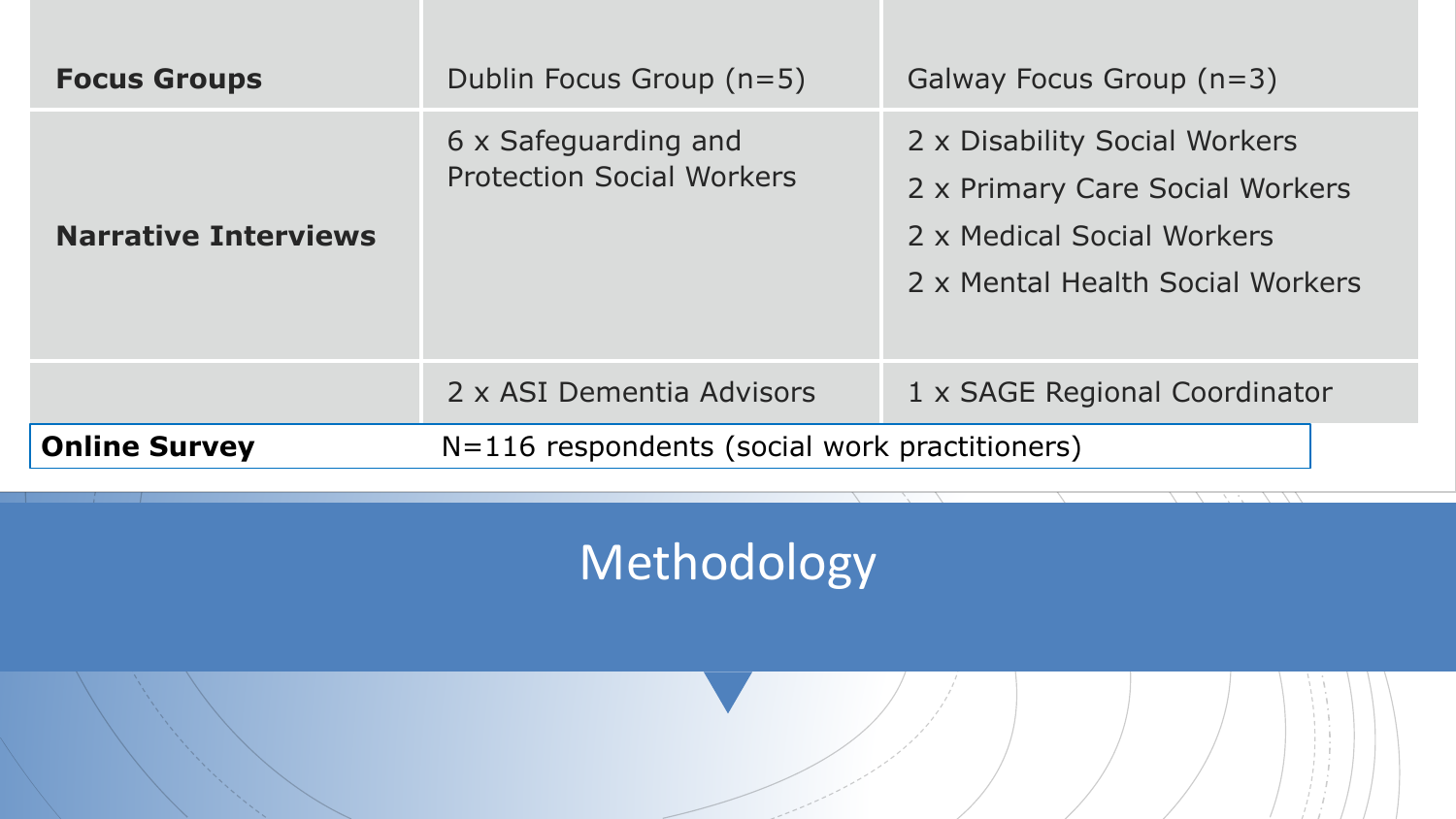

*…there are huge regional discrepancies and if this referral was in another part of the country, it wouldn't be taken on*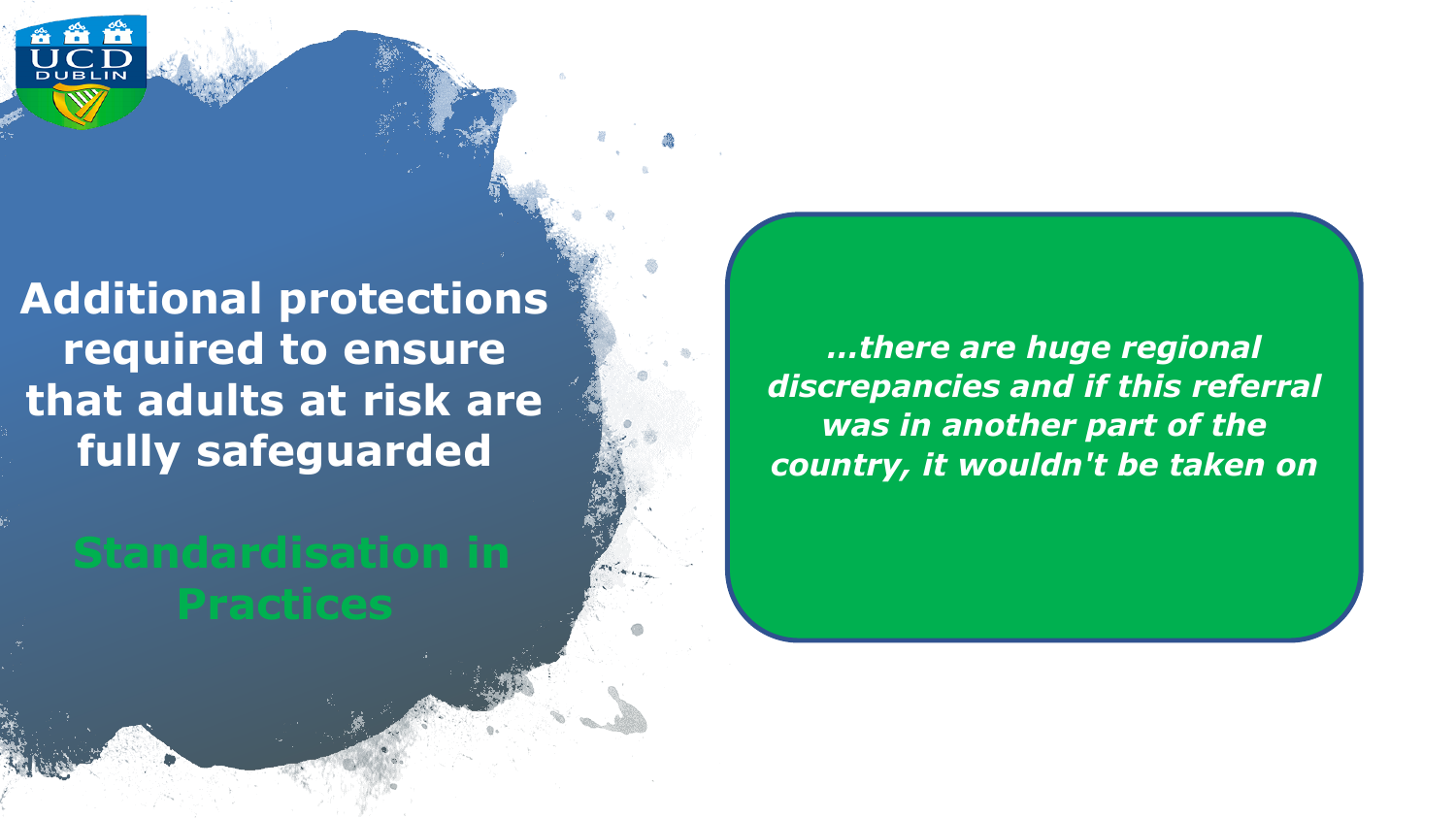![](_page_4_Picture_0.jpeg)

# **Services**

*Biggest issue I have in working in the area of safeguarding in the community is the lack of supports to offer as part of a safeguarding plan. It is easy to identify the risks and write up a plan of what might reduce the risk but the resources are not there to back this up -simple resources like access to daycare and respite to provide an outlet for the person, and to relieve the stress of carers*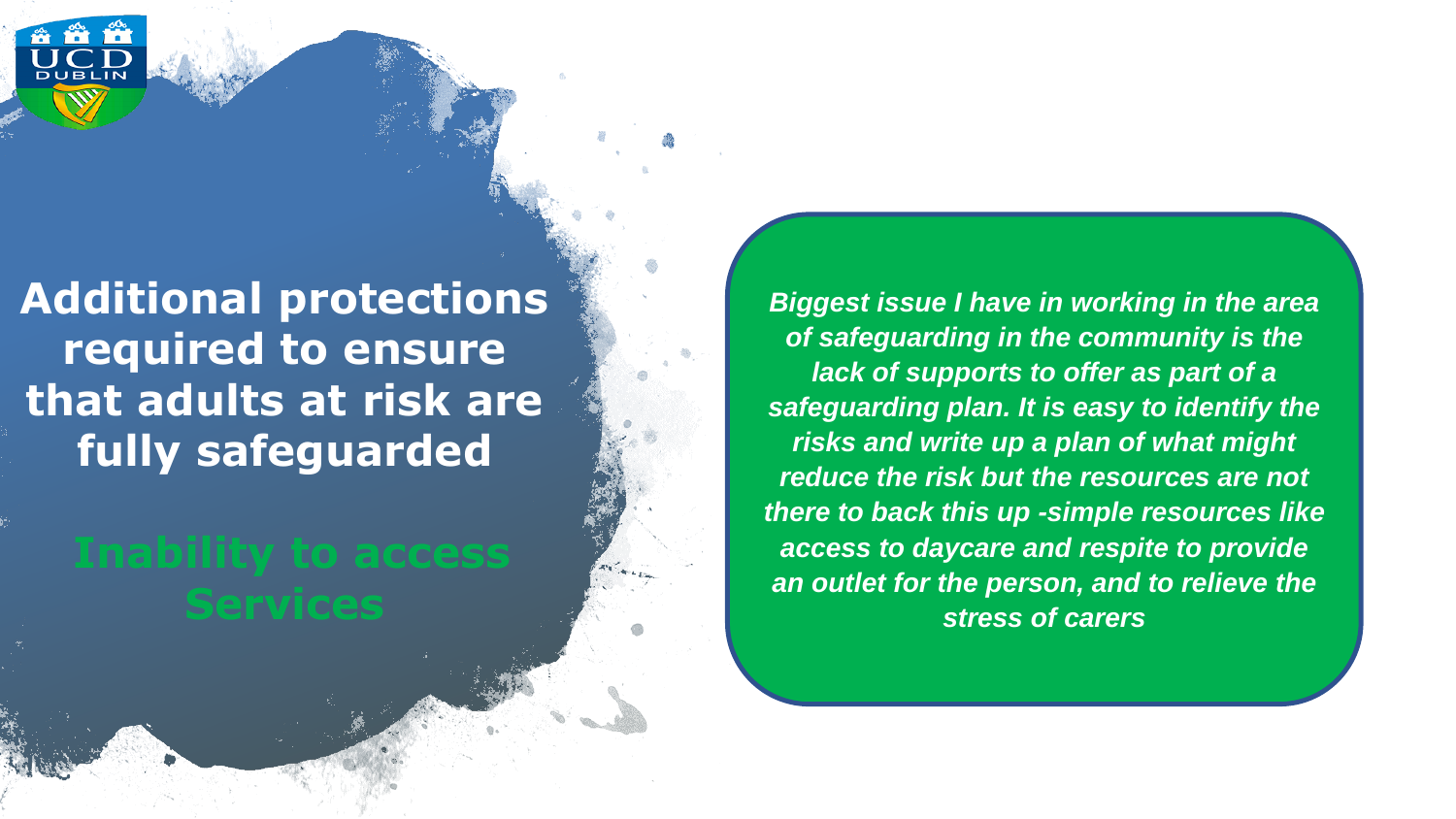![](_page_5_Picture_0.jpeg)

*My experience in relation to safeguarding, people are certainly willing to refer but there's a risk that nobody wants to do the safeguarding. Safeguarding as everybody's business is another great cliché…But again I make the point, one person or one team on their own is not going to save anybody, it's not going to reduce the risk. It is a multiagency, and multidisciplinary effort so I think anything that would formalise that approach more-I would certainly welcome that.*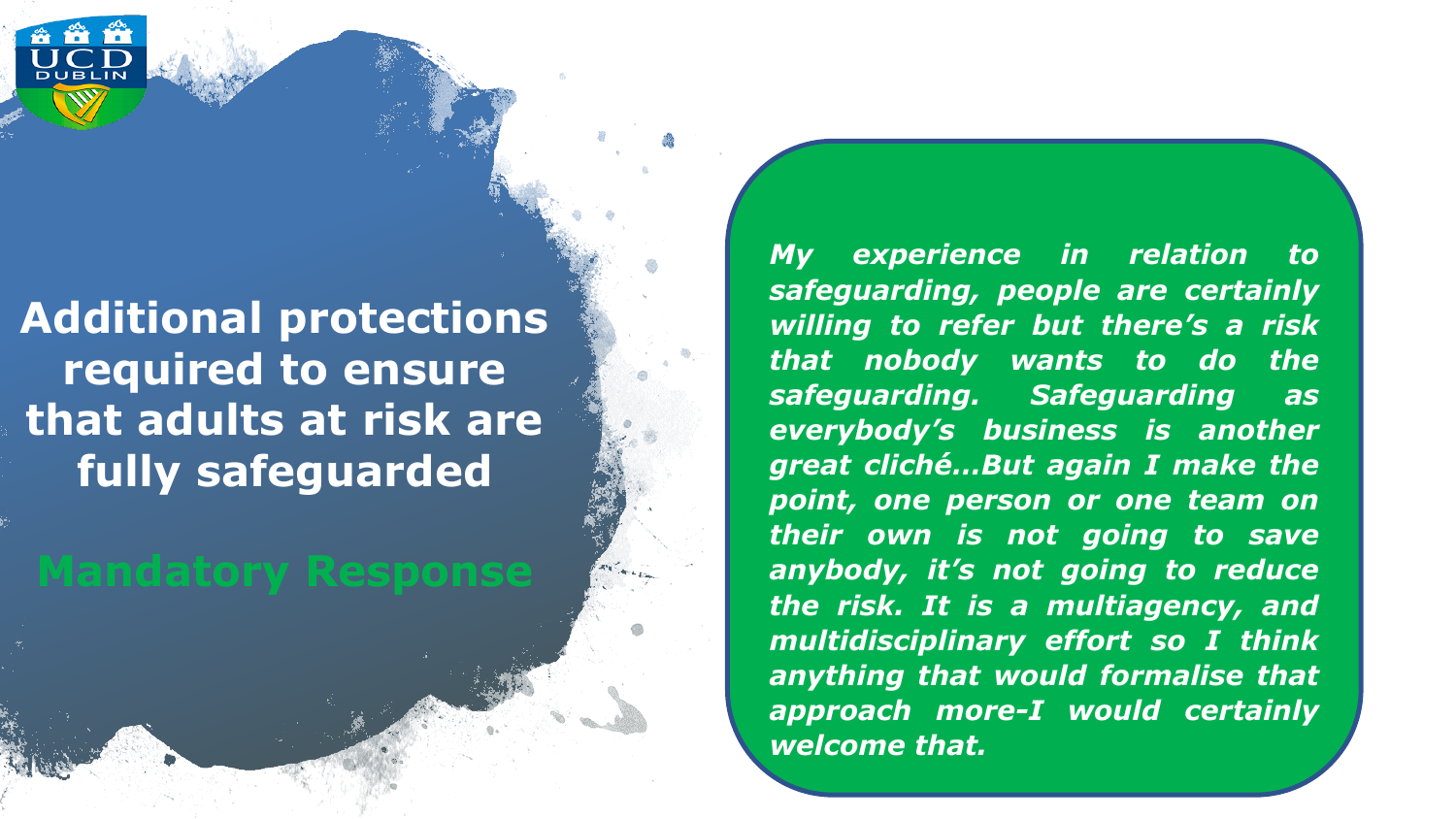![](_page_6_Picture_0.jpeg)

#### **POWER OF ENTRY**

*Right of entry or the right of removal would be helpful, we've had a couple of cases locally where just I suppose it's the flip side of assistive technology, the family members got bugs and recording devices on the premises.*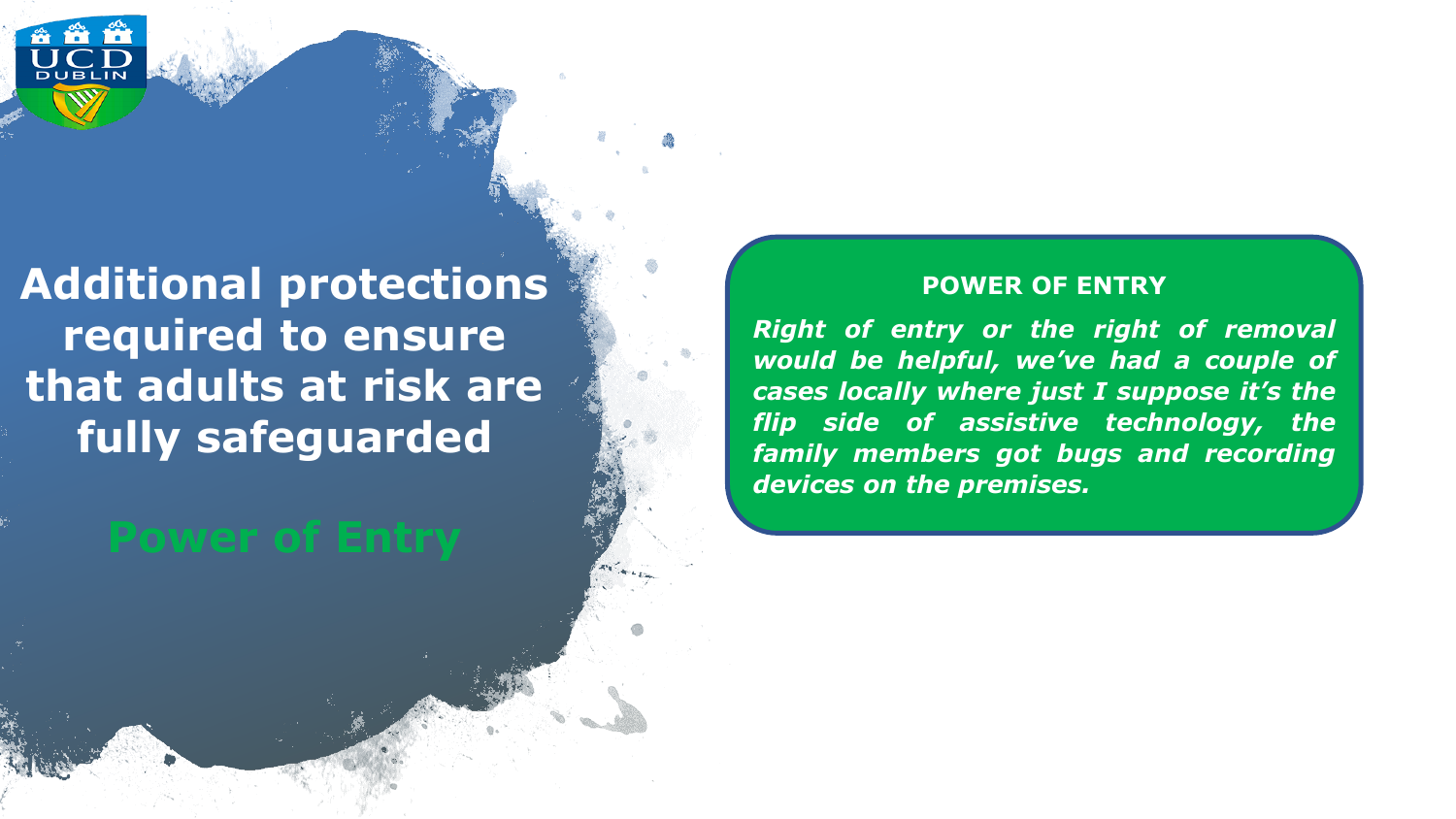![](_page_7_Picture_0.jpeg)

*GDPR has made things very difficult and I'm not sure the legislation was written to cause the trouble, it has caused. The person causing it (abuse) is not named anymore. In terms of pattern forming because that's part of the stuff that we would look at when we get preliminary screens.*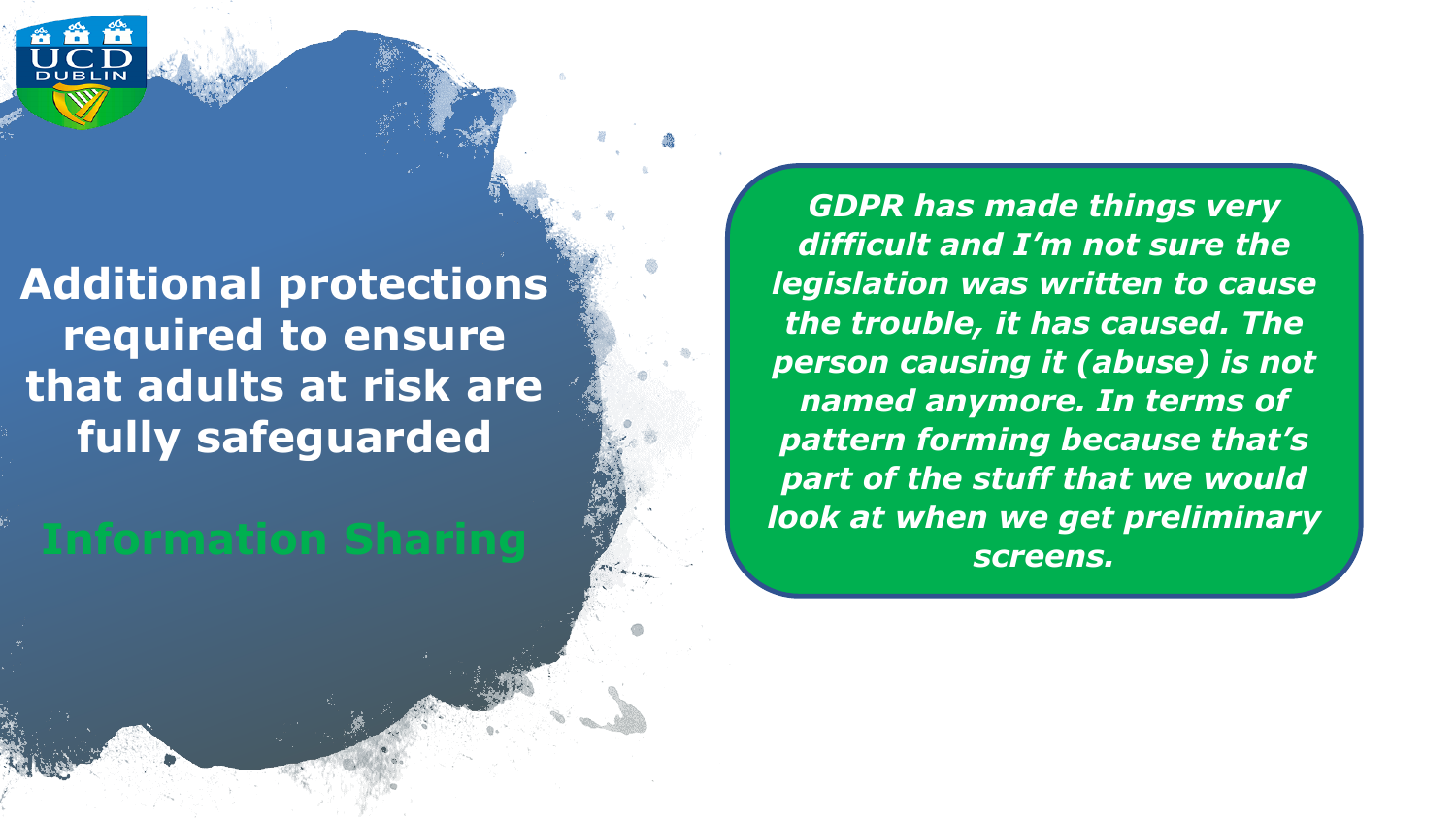![](_page_8_Picture_0.jpeg)

*We view people in private nursing homes in the same way as people living in the community- the nursing home is their home and they need protected the same way as everyone else however HIQA can't deal with individual cases….*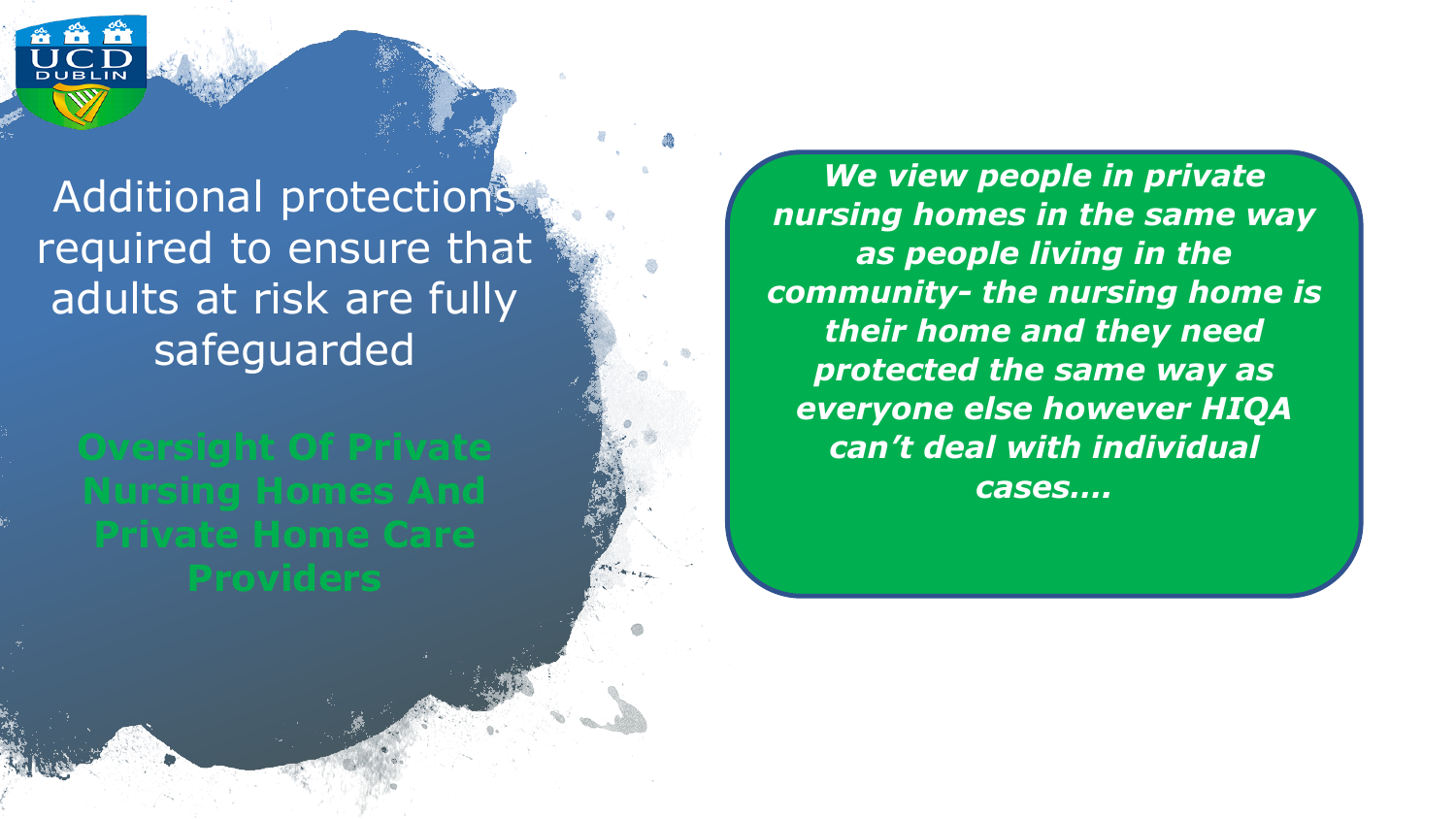![](_page_9_Picture_0.jpeg)

**Multiagency Working**

*Legislation does change things, if the legislation has a duty to cooperate, to have a safeguarding committee that has a bit of bite, that would be much better. I want to sit with the guards and the guards see it as part of their job. I want to sit with the consultant or the mental health team and they understand that safeguarding is as much their business as it is mine. That they can't throw me half the information on something, and I make a miracle happen.*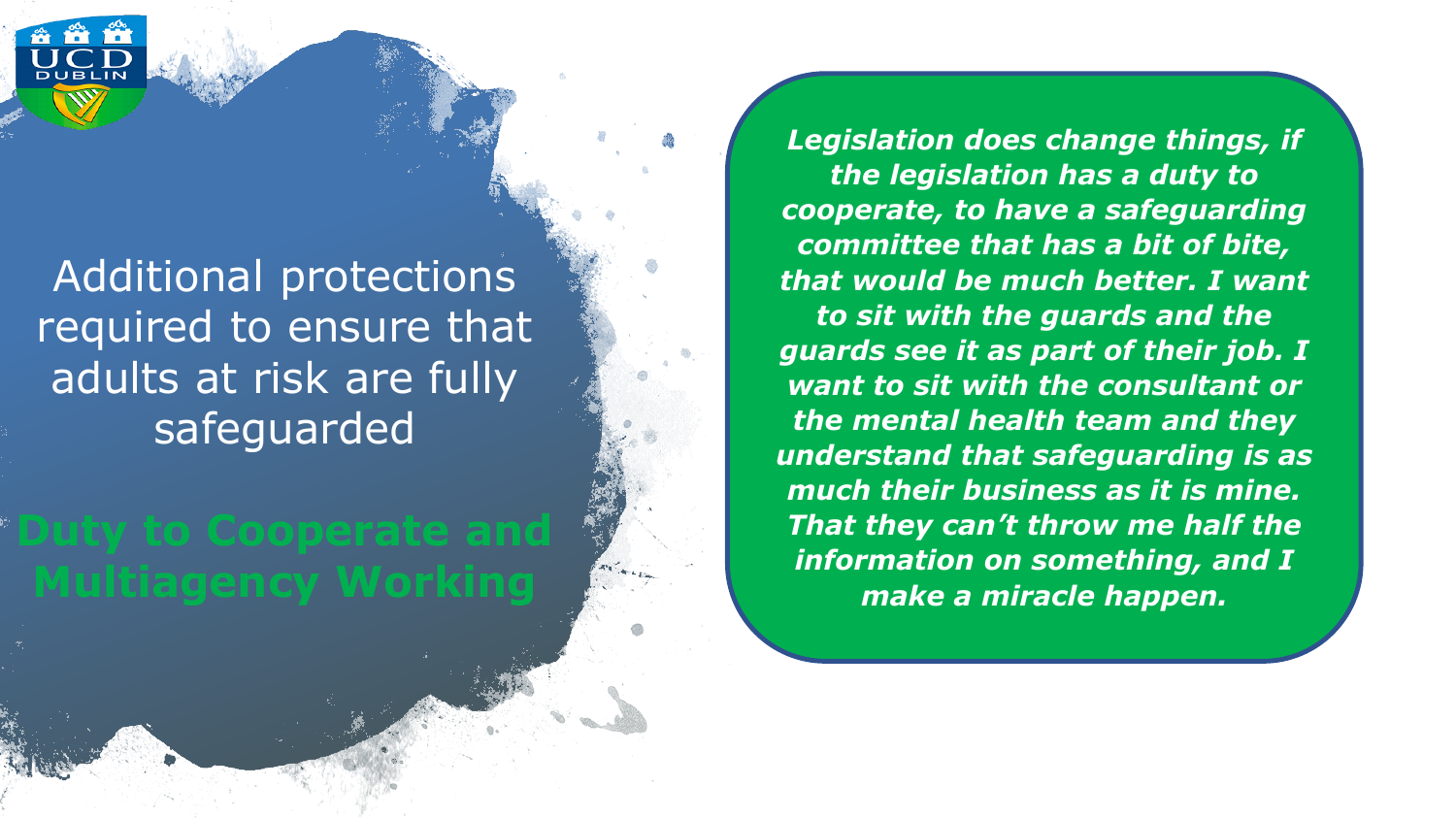![](_page_10_Picture_0.jpeg)

> **Safeguarding Processes**

*We need a clear legal framework as with child protection to ensure adult safeguarding is taken seriously. Social workers support and advocate for clients every day this role needs to be recognised, supported and amplified - not undermined.*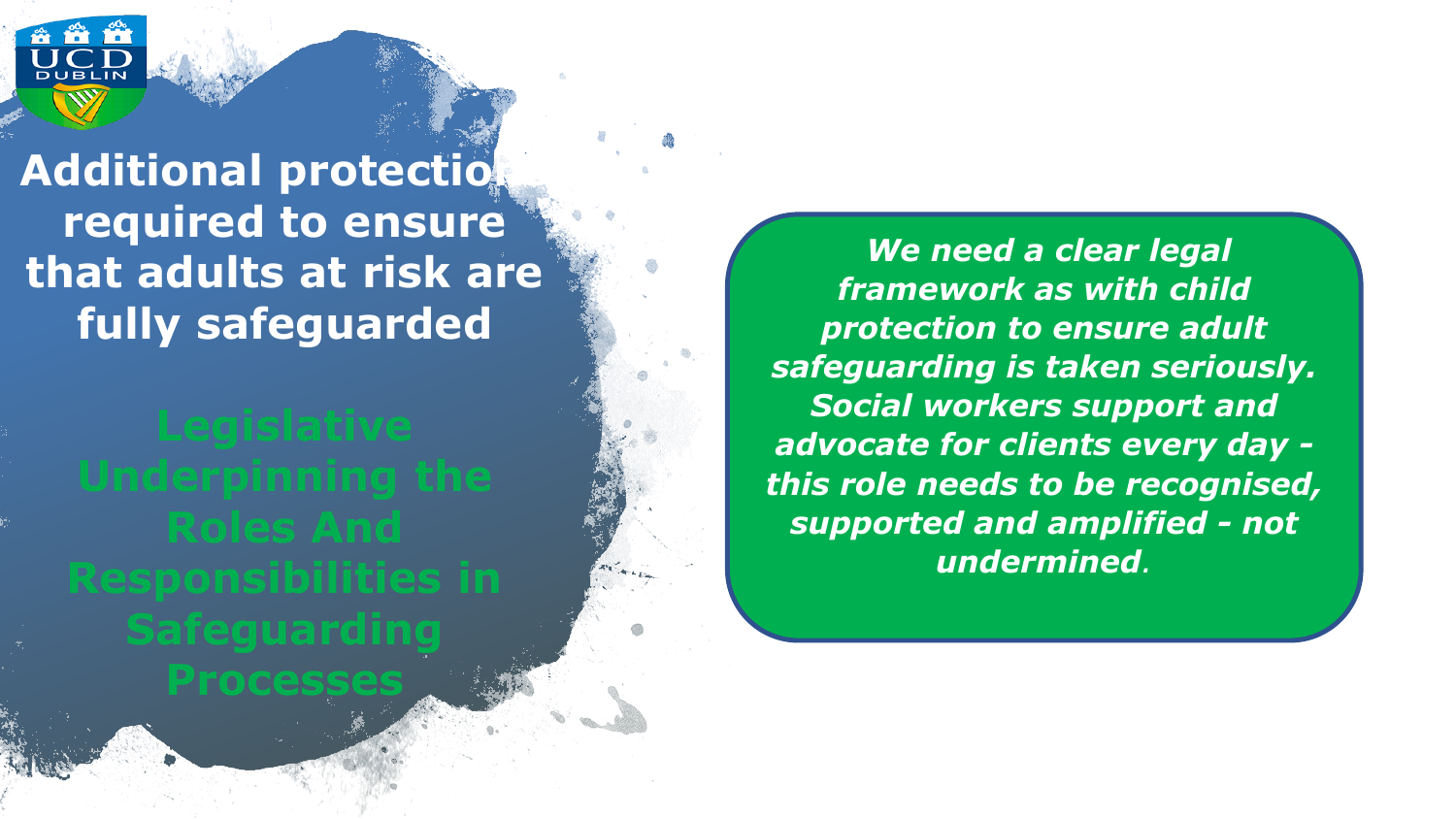![](_page_11_Picture_0.jpeg)

Two years later…what has changed?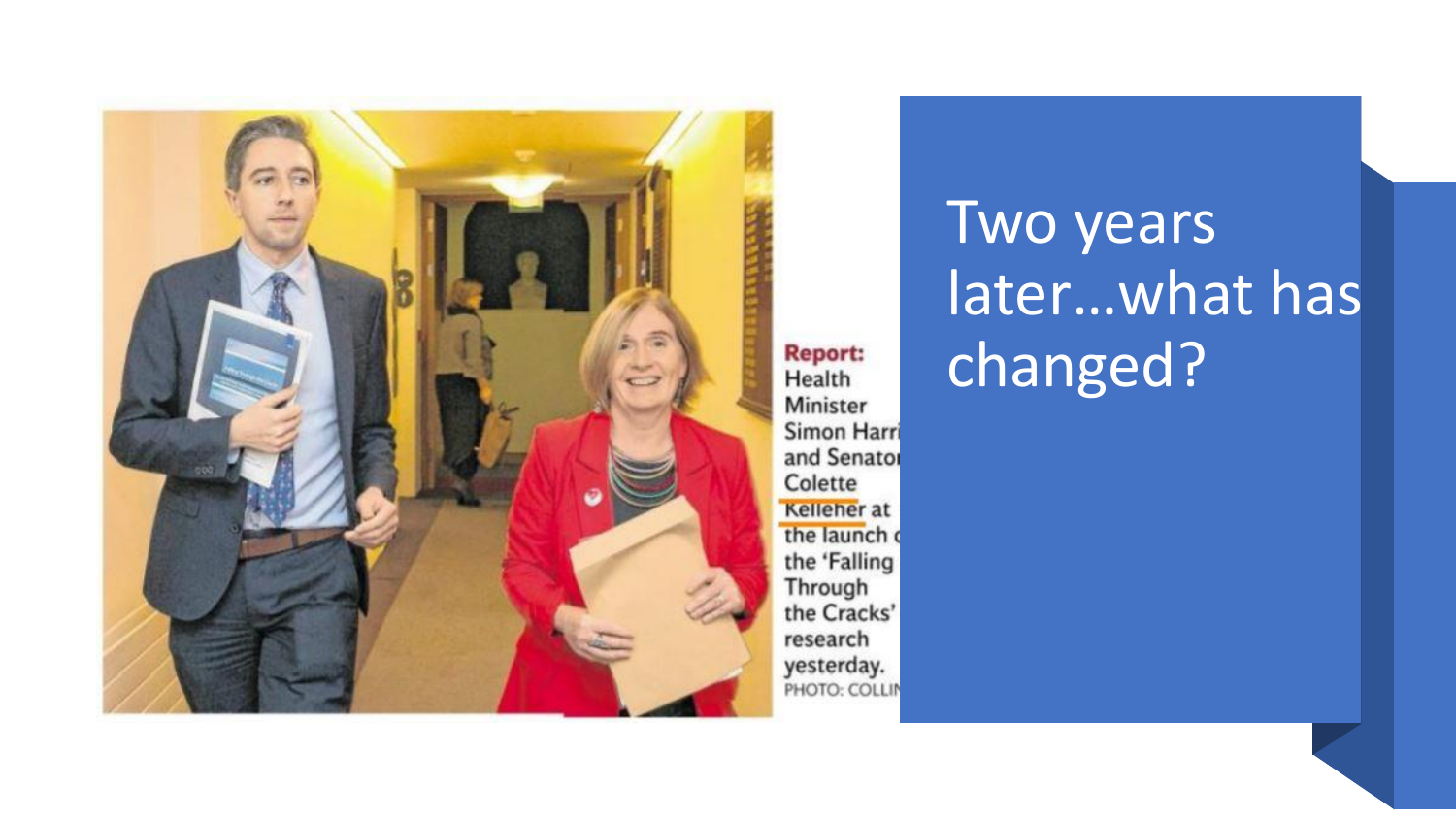![](_page_12_Picture_0.jpeg)

# Falling Through the Cracks Conclusions

- Whilst the current policy measures offer some protection for adults at risk in Ireland, additional legal provisions are urgently required and that safeguarding procedures should be placed on a statutory basis to ensure that practices and processes are delivered in a standardised way.
- Legislation by itself is not a panacea and cannot guarantee safeguarding in each and every situation and currently there is a concerning lack of empirical research and data.
- One of the key benefits of having a standalone ASL statute is that it can become a significant means of bridging legal and policy silos and can offer jurisdictions the opportunity to reprioritise service provision across the preventative-protection continuum.
- ASL can offer a very public appearance of doing something about a problem, but its effectiveness, as observed by Harbison et al., (2012), will depend on the provision of adequate respurcing of safeguarfing and protection teams and funding for proper support services in the community.
- People are 'falling through the cracks' in current system and immediate action is now needed to protect the most vulnerable in our society.